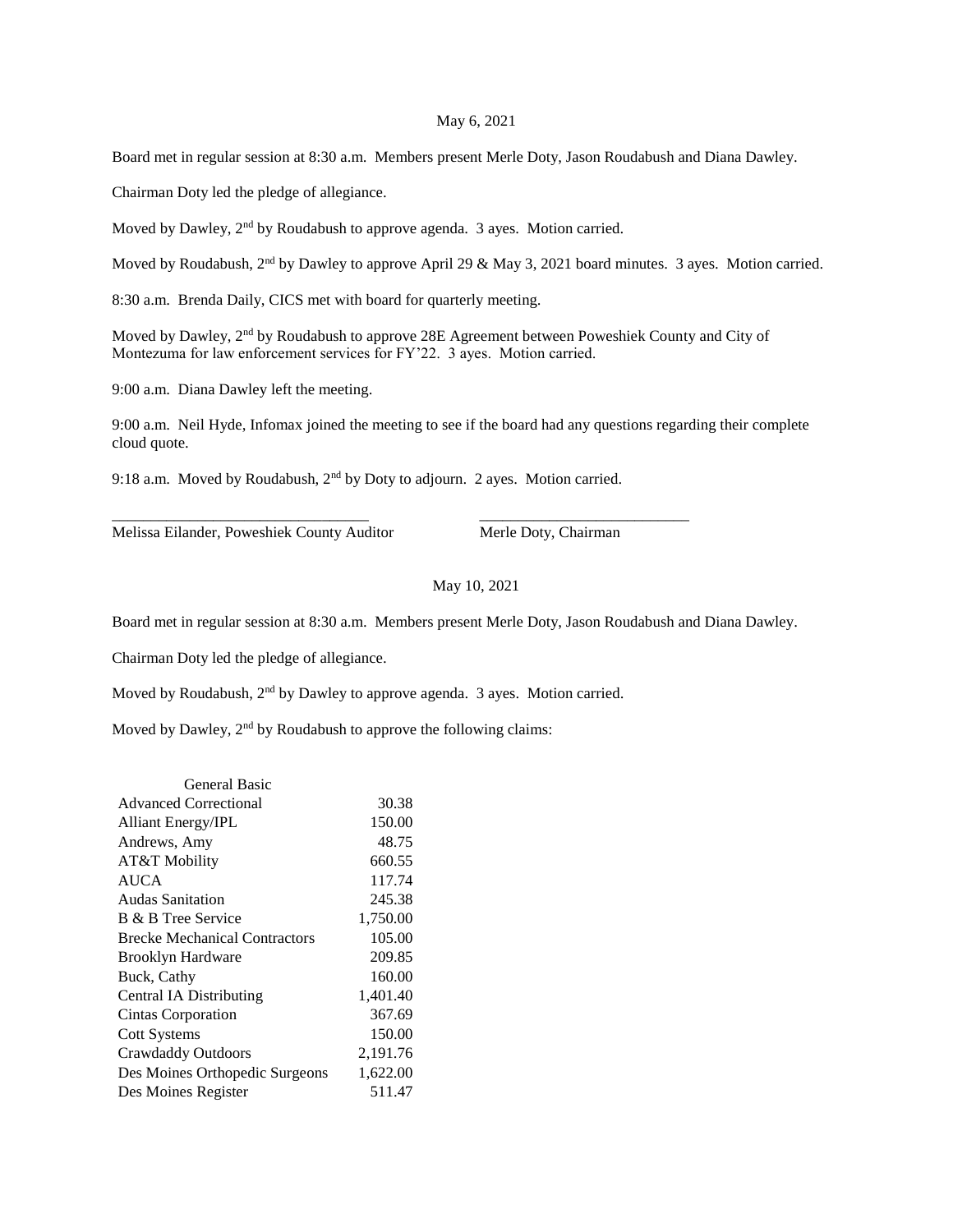| Doty, Merle                          | 77.60    |
|--------------------------------------|----------|
| Ecolab                               | 710.80   |
| Eilander, Melissa                    | 21.34    |
| Fareway Stores Inc                   | 74.44    |
| <b>Fastenal Company</b>              | 458.38   |
| Fuelman                              | 24.00    |
| Galls Inc                            | 108.77   |
| Garcia Clinical Laboratory           | 42.00    |
| Gilbert, Lester R                    | 750.00   |
| Grinnell City Of                     | 9,123.63 |
| Grinnell Herald Register             | 303.61   |
| Hartman, Harley James                | 1,750.00 |
| Heartland Shredding Inc              | 55.00    |
| Hedlund, Donald                      | 43.65    |
| Hoffstetter, Tanner                  | 217.50   |
| Holland-Coble Funeral Home           | 2,790.00 |
| <b>Hometown Hardware</b>             | 258.72   |
| Hy-Vee Store Inc                     | 15,704.7 |
|                                      | 0        |
| <b>IACCVSO</b>                       | 50.00    |
| <b>ICAP</b>                          | 1,750.00 |
| Iowa City VA Volunteer Svcs          | 282.00   |
| <b>Iowa County Attorneys Assn</b>    | 563.00   |
| <b>Iowa County Recorders Assn</b>    | 200.00   |
| Iowa Dept Of Public Health           | 2,057.00 |
| <b>Iowa Prison Industries</b>        | 941.41   |
| <b>Iowa'sCounty Conservation Sys</b> | 1,500.00 |
| <b>ISAC</b>                          | 8.00     |
| Jensen Heating & AC Inc              | 42,716.0 |
|                                      | 0        |
| Klaver, Bart                         | 48.65    |
| Lamb, Mary                           | 205.00   |
| Lowry Motorsports & RV LLC           | 81.45    |
| Mail Services LLC                    | 626.30   |
| Matt Parrott/Storey Kenworthy        | 73.67    |
| <b>McKesson Medical Surgical</b>     | 56.37    |
| Meyer, Uwe                           | 21.29    |
| Mid American Energy                  | 2,139.32 |
| Montezuma Municipal Utilities        | 2,436.10 |
| Morrow Construction Co               | 1,447.10 |
| New Century F.S. Inc                 | 120.00   |
| <b>Office Depot</b>                  | 33.33    |
| Owens King Co                        | 38.25    |
| <b>Pitney Bowes</b>                  | 732.57   |
| Postmaster                           | 63.00    |
| Premier Office Equip/Rk Dixon        | 110.31   |
| Ross, Sandy                          | 48.02    |
| Roudabush, Jason                     | 38.80    |
| Schuck, Russ                         | 247.33   |
| Sciswa                               | 63.95    |
| Scott County Sheriff's Office        | 56.88    |
| Sieren, Susan J                      | 126.00   |
|                                      |          |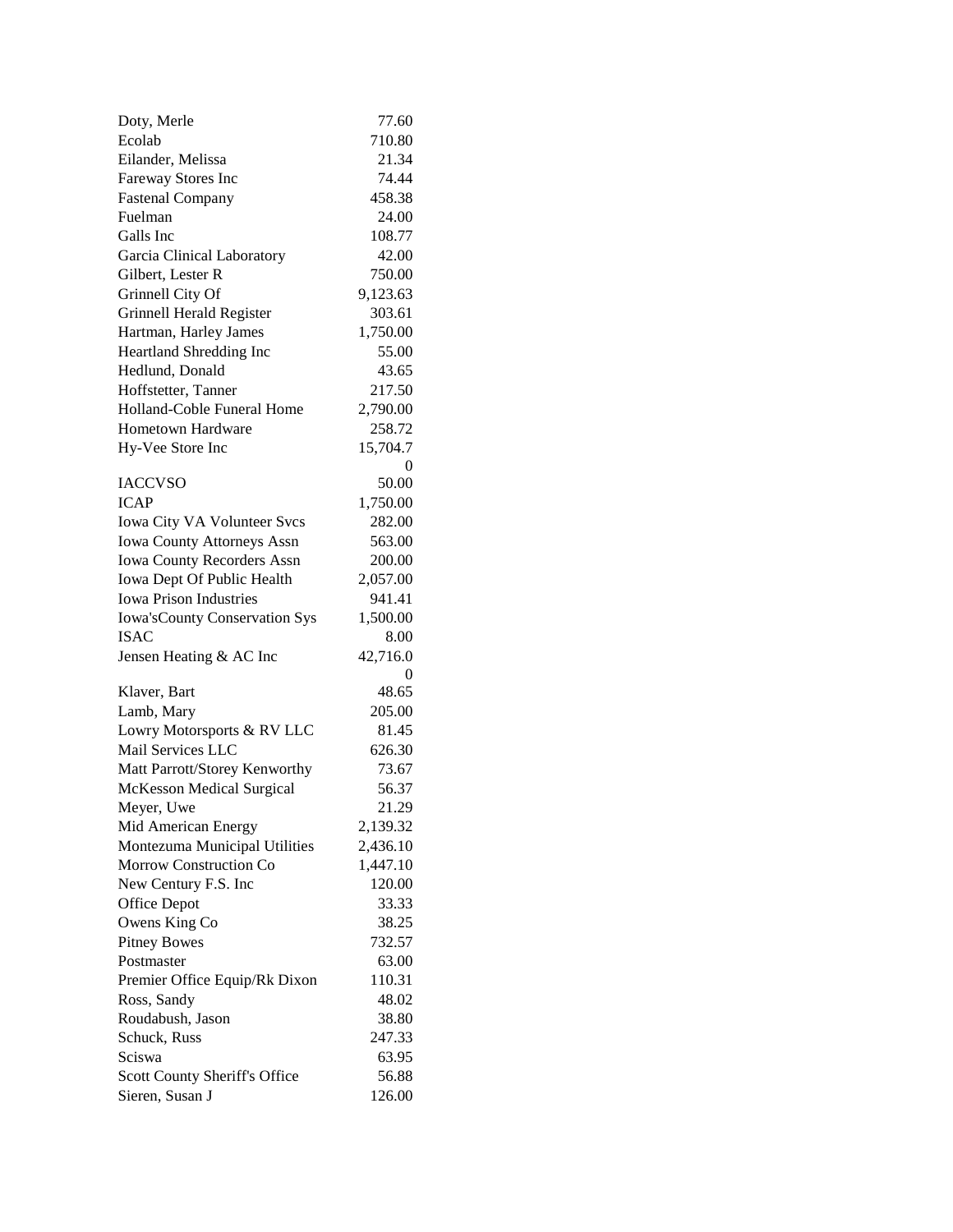| <b>Signs By Fisher</b>           | 861.00   |
|----------------------------------|----------|
| <b>Smith Funeral Home</b>        | 1,500.00 |
| <b>Summit Companies</b>          | 495.00   |
| The Cremation Society Of Iowa    | 1,500.00 |
| The Depot Express                | 147.01   |
| <b>Tyler Technologies</b>        | 4,745.00 |
| <b>United States Cellular</b>    | 304.49   |
| <b>US Bank Equipment Finance</b> | 952.31   |
| Victor Oil, Inc.                 | 971.83   |
| Watts Technologies Inc           | 1,870.00 |
| Wilhelm, Robert                  | 73.24    |
| Windstream                       | 1,389.71 |
| Windstream Communications Inc    | 160.00   |
| Winegarden Hardware Inc          | 853.97   |
| Wyckoff, Lora                    | 29.97    |
|                                  |          |
| <b>MH/DD Services</b>            |          |
| Postmaster                       | 55.00    |
| Poweshiek County Auditor         | 600.00   |
| Windstream                       | 286.33   |
| <b>Rural Services Basic</b>      |          |
| Keystone Laboratories            | 44.50    |
| Linder Tire Service, Inc.        | 85.42    |
| New Century F.S. Inc             | 3,351.05 |
| Racom Corporation                | 5,130.93 |
| The Depot Express                | 1,072.44 |
| Truax Company Inc                | 1,093.84 |
| Vannoy Chevrolet Co              | 1,217.10 |
| Wex Bank                         | 152.58   |
| Windstream                       | 56.05    |
|                                  |          |
| <b>Sanitary Disposal</b>         |          |
| <b>HILWEngineering Group</b>     | 950.00   |
| Secondary Road                   |          |
| Airgas Usa LLC                   | 3,445.18 |
| Alex-Teck                        | 1,044.00 |
| <b>Alliant Energy/IPL</b>        | 164.95   |
| Altorfer Machinery Co            | 593.30   |
| American Legion Blakley Steven   | 343.00   |
| Arnold Motor Supply Inc          | 1,229.58 |
| <b>AUCA</b>                      | 539.25   |
| <b>Audas Sanitation</b>          | 226.50   |
| <b>Block</b> , Marty             | 150.00   |
| <b>Brooklyn Lumber</b>           | 36.16    |
| <b>Brooklyn Mun Utilities</b>    | 598.51   |
| Brooklyn Mut Telecommunication   | 28.67    |
| Calhoun-Burns & Assoc Inc        | 3,949.42 |
| Chemsearch                       | 395.70   |
| Cintas Corporation               | 88.73    |
| CJ Cooper & Associates Inc       | 257.85   |
|                                  |          |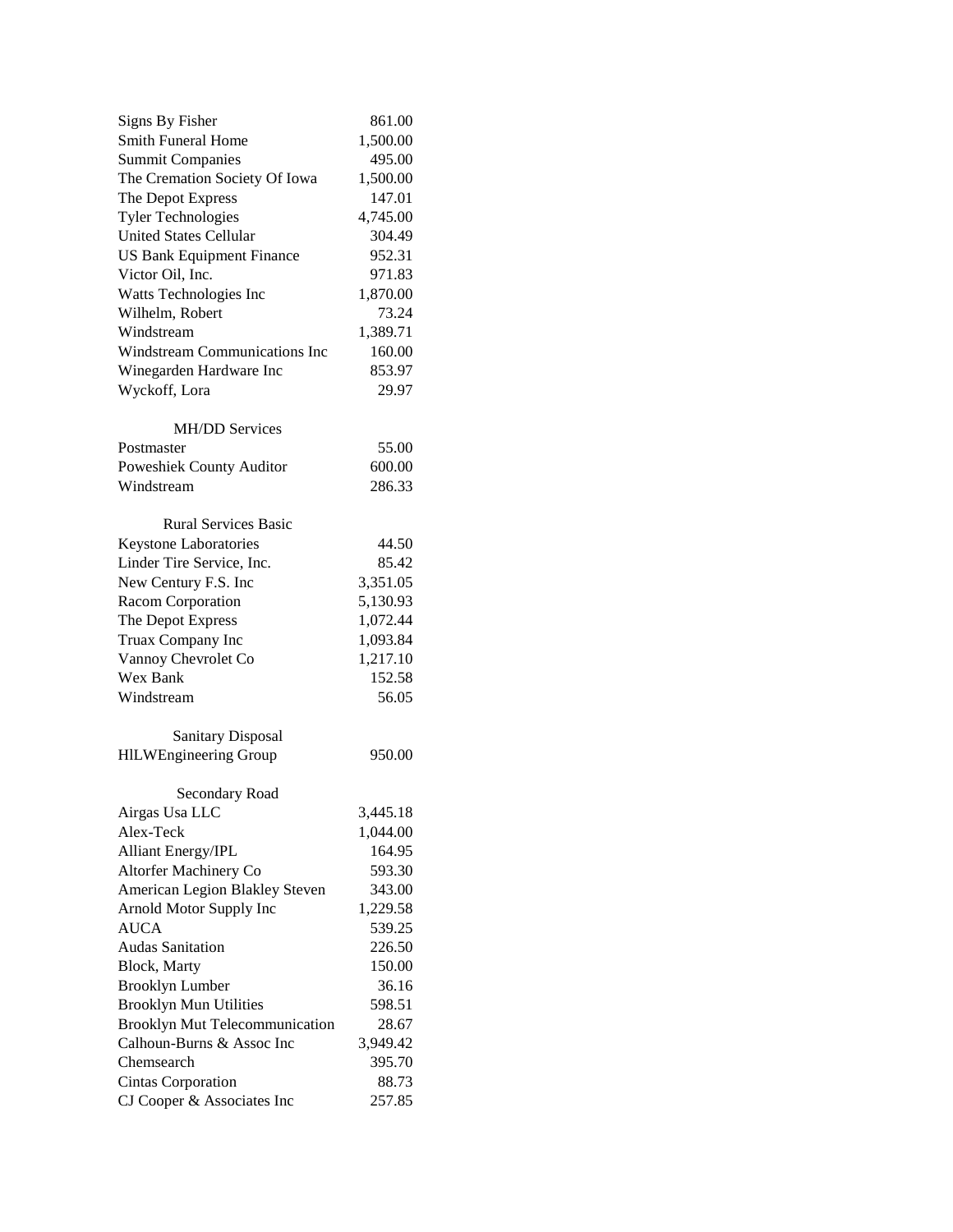| <b>Country Carpet Cleaners</b>     | 685.29   |
|------------------------------------|----------|
| Deep River City Of                 | 54.36    |
| Douds Stone LLC                    | 3,743.48 |
| <b>Fastenal Company</b>            | 137.85   |
| French-Reneker-Associates, Inc     | 15,125.0 |
|                                    | 0        |
| Gatr Truck Center                  | 885.99   |
| Grimes Asphalt & Paving Corp       | 798.62   |
| Grinnell City Of                   | 68.56    |
| Grinnell Herald Register           | 26.46    |
| <b>Grinnell Implement Store</b>    | 1,427.40 |
| <b>Heartland Coop</b>              | 240.80   |
| Henderson Products Inc.            | 47.91    |
| Hoffstetter, Tanner                | 818.21   |
| <b>Hometown Hardware</b>           | 44.99    |
| Illowa Culvert & Supply            | 2,340.00 |
| <b>Inland Truck Parts Co</b>       | 314.56   |
| <b>Iowa Dept Of Transportation</b> | 5,655.10 |
| John Deere Financial               | 72.26    |
| <b>Manatts</b> Inc                 | 2,052.40 |
| <b>Martin Marietta Materials</b>   | 138,759. |
|                                    | 34       |
| Mid American Energy                | 170.28   |
| Midwest Wheel Companies            | 173.90   |
| Mms Consultants, Inc               | 1,001.46 |
| Montezuma Municipal Utilities      | 633.81   |
| Napa Auto Parts                    | 752.94   |
| Ohalloran International Inc        | 510.84   |
| Ponderosa Supply Ltd               | 175.74   |
| Pow Co Employee Health Plan Tr     | 1,921.12 |
| Sadler Power Train                 | 735.00   |
| <b>SCISWA</b>                      | 28.00    |
| Sinclair Napa                      | 747.23   |
| Snap On Tools                      | 268.00   |
| <b>Steve Link Ford</b>             | 352.50   |
| Taylor Auto Body, Inc              | 6,094.80 |
| Verizon Connect Nwf Inc            | 1,262.82 |
| Vetter Equipment Co.               | 789.22   |
| Victor Oil, Inc.                   | 16,131.0 |
| Wex Bank                           | 2,158.41 |
| Windstream                         | 430.55   |
| Ziegler Inc                        | 6,537.61 |
|                                    |          |
| Sheriff Commissary                 |          |
| Bob Barker Co Inc                  | 172.88   |
| <b>Swanson Services Corp</b>       | 874.56   |
| <b>Emergency Management Agency</b> |          |
| Mid American Energy                | 89.14    |
| <b>US Bank Equipment Finance</b>   | 15.00    |
| Verizon                            | 40.03    |